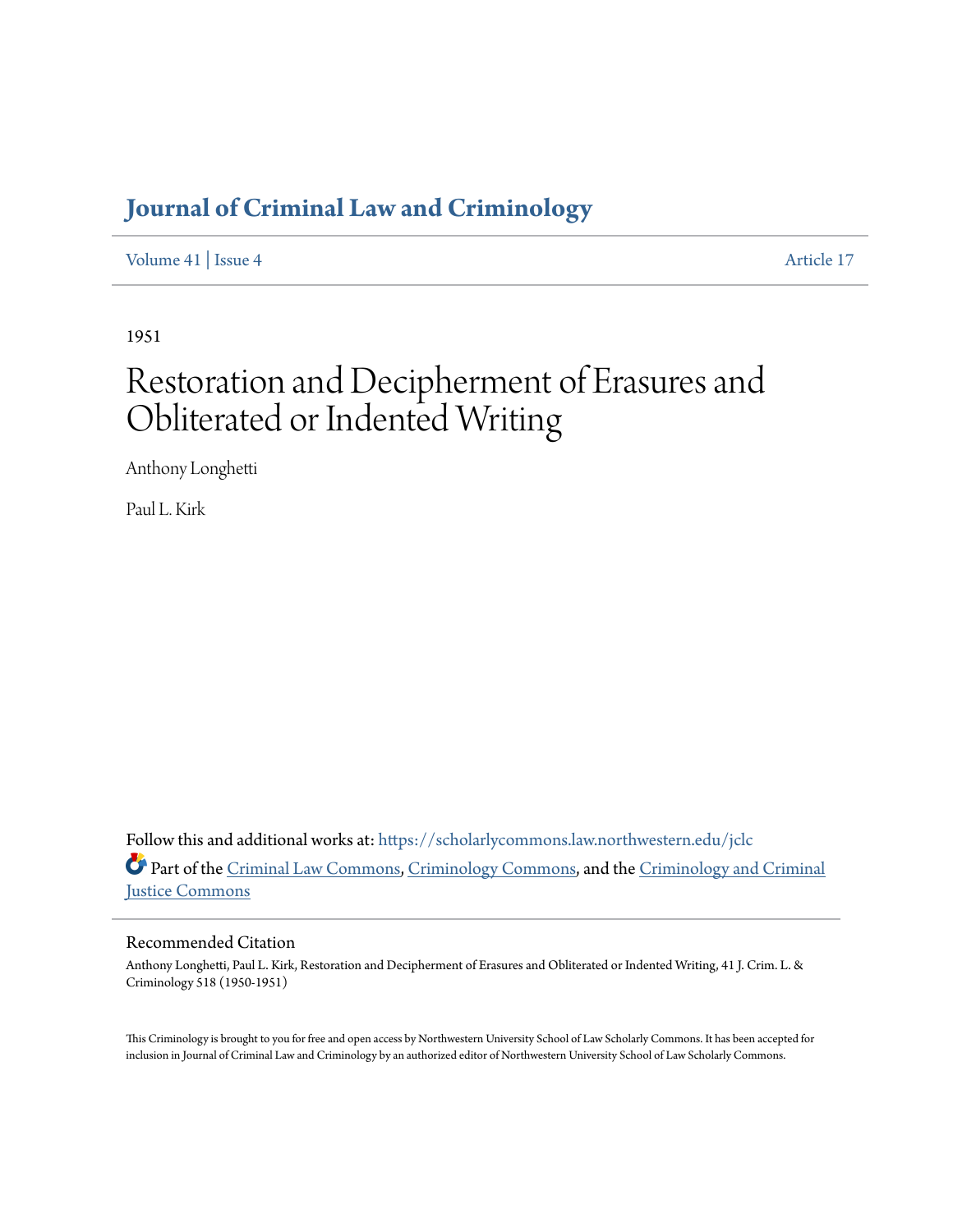#### RESTORATION **AND** DECIPHERMENT OF ERASURES **AND** OBLITERATED OR INDENTED WRITING\*

#### Anthony Longhetti and PauI L. Kirk

**Paul L.** Kirk, **Ph.D., has contributed** a **number of outstanding papers to this JOURNAL and** has **for several** years **served** as an Associate **Editor on our Editorial** Board. He is Professor of Biochemistry, School of Medicine, University of California, Berkeley, and last year was also appointed Professor of Criminalistics in<br>the newly established School of Criminology of the University.

Anthony Longhetti is a graduate of the University of California where last year<br>he served as an assistant to Professor Kirk. He has recently been appointed to the staff **of the** Minnesota Bureau **of** Criminal Apprehension.-EDITOR.

Many studies have been made of methods for restoration of various erasures, obliterations, and indentations from writing implements, and these are well known to document examiners. Examination with oblique illumination, the use of ultraviolet and infrared rays, fuming of the paper with thiocyanic acid, ammonium sulfide, iodine, and other gaseous materials are all useful at times, and frequently more than one method may be employed successfully in the study of a single document. No discussion of these procedures is necessary at this point.

It remains true that instances arise in which none of the above methods are successful, or in which none of them produce completely satisfactory results. Photography with oblique illumination is difficult. Writing restored by chemicals is often evanescent, allowing no good permanent record, and photography of faint fluorescence of some erased writing materials is extraordinarily difficult. Pencil writing, both with lead and indelible pencils, may often be erased so as virtually to defy restoration. It is the purpose of this communication to describe certain techniques that have been found to yield highly satisfactory results in some of the restorations that have proven difficult or impractical by other methods. Also described are some modifications of standard methods that give superior results in many instances.

# **THE** NEBULIZER

The DeVilbiss Co. of Toledo, Ohio, markets a device used for treatment of sinus and other respiratory ailments which emits a liquid in the form of an extremely fine mist or fog termed an aerosol. The apparent advantages of such a device for fuming are that a uniform concentration of liquid fuming reagents can be applied to a paper surface without any apparent wetting and resulting staining. It should apply the reagent in higher concentration than is possible with gaseous materials such as ammonium sulfide or thiocyanic acid.

<sup>\*</sup> **Aided by** a **grant from the Research Committee of the University** of California.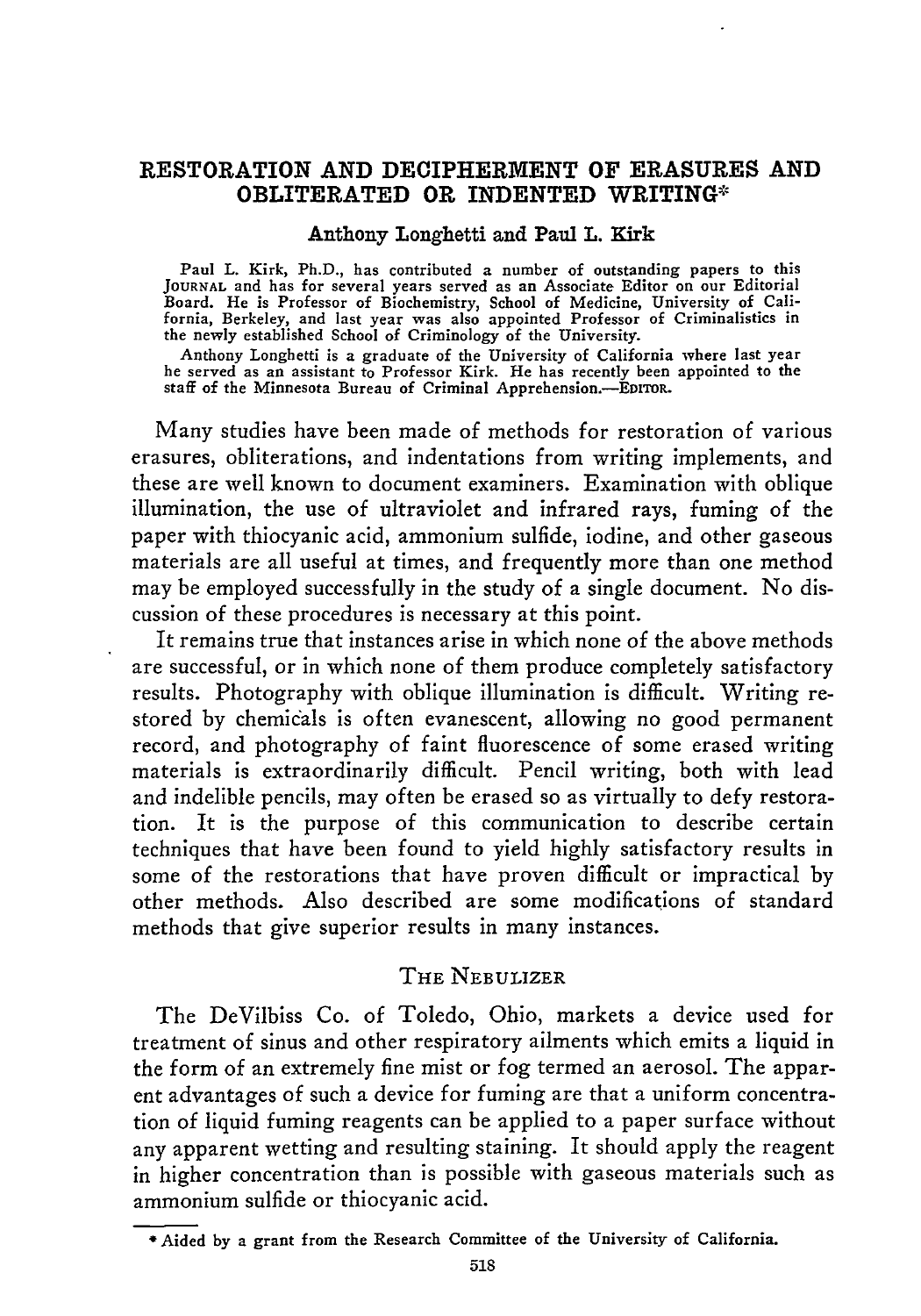

Top, unerased indelible pencil; middle, as erased; bottom, restored **by** alcohol.

Experimental test of the device verified all the expectations. In *5* to 10 seconds, ink writing obliterated with sodium hypochlorite was fully restored with either ammonium sulfide or thiocyanic acid. As strong lines were observed as were possible by direct application of liquid, yet the paper did not appear wet nor was there any staining or irregularity. Several minutes fuming with the corresponding gases did not produce either as strong or as regular results. Reagents such as potassium ferrocyanide which do not form gases may also be applied effectively. Only iodine fuming has not yet been found practical by this procedure. The fine differential action of the vapor was not duplicated by the liquid aerosol.

*Indelible pencil writing* which has been well erased poses a difficult problem to which the nebulizer offered a simple and very effective solution. By applying an aerosol of ordinary alcohol, the minute fragments of dye remaining on the paper fibers were locally dissolved and spread, thus bringing out the original writing with considerable clarity. This technique has been employed most successfully in investigation of this type of erasure. Other liquids were tried, but none was found that produced the immediate striking results given by alcohol. (Figure 1.)

It is believed that the nebulizer should have many important applications in applying reagents to evidence where staining and alteration of the original must be avoided while at the same time a considerable concentration of reagent must be applied uniformly.

# WRITING **INDENTATIONS**

Pencil writing, particularly, produces relatively strong indentations

519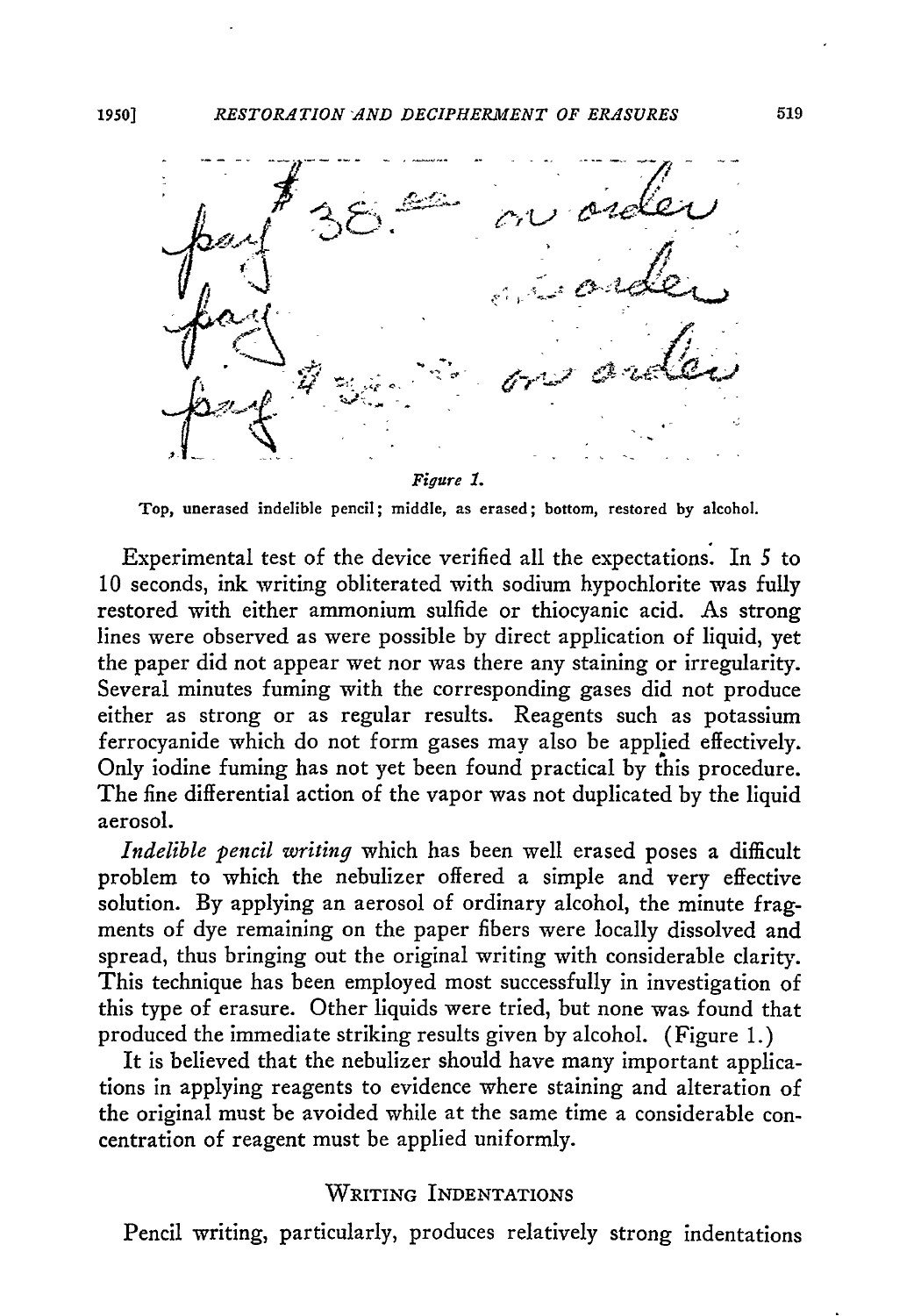

*Figure 2.*

**Arrangement** for casting replicas: **A,** lead weight; B, plate glass; **C, paper pad** carrying questioned document. The plastic sheet is placed between B and **C.**

both in the paper itself and at times in underlying paper. The same is true of ball point pens, and to a lesser extent, ordinary steel and fountain pens. Whether the indentation carries no color, as with an underlying paper or blotter, or whether the writing is erased or obliterated, the indentations remaining may offer an opportunity for restoration or decipherment. The only common method for this lies in the use of flat or other special illumination, which may be rendered ineffective by other markings or obliterations, or by the shallow or confused character of the indentations themselves. Recording by photography of these indentations is also very difficult at times, particularly when there is superimposed writing, printing, or other disturbing element.

For some years in this laboratory, fine structures have been duplicated by means of replicas made with Vinylite or other thermoplastics.' It appeared that a replica of an indented writing sample might be made to carry all of the significant characteristics of the original indentation, while losing the disturbing features of obliteration and opacity of the paper. Such a replica would have the added advantage of being transparent and relatively permanent. All of these advantages were realized along with others such as greater speed of recording, greater ease of decipherment, and universal application to indentations of all types. In order to make replicas of paper surfaces, the method previously used with hair' required modification to avoid the somewhat difficult use of the hot plate, and to obtain better control of the temperature and time of heating. The technique finally developed was found to be far more convenient and reproducible than previous methods and to be equally satisfactory for hair casting and other similar applications as well.

**<sup>1.</sup>** Kirk, **P. L.;** Magagnose, Stanley; **and** Salisbury, **Doris, Casting of** Hairs-Its **Tech-nique and Application to Species and Personal Identification, J. of Crim. Law and Criminol.** *40,* **236-241** (July-August **1949).**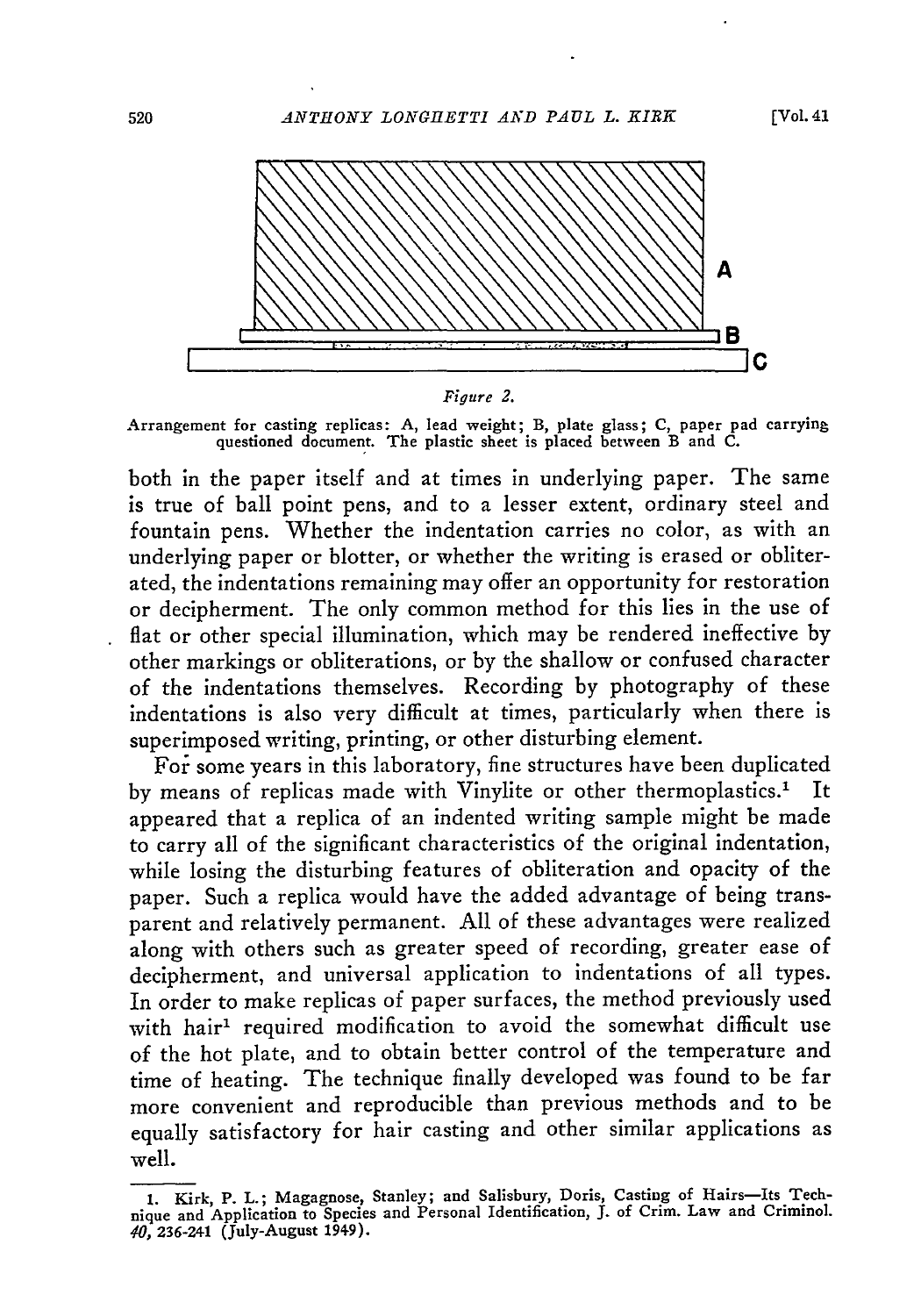#### PREPARATION OF **REPLICAS**

The paper to be reproduced was placed on a tablet or scratch pad to give a slightly resilient backing. On it was placed a sheet of Vinylite plastic 3 inches square and 1/32 inch thick. On this was laid a sheet of plate glass about 5 inches square and  $\frac{1}{8}$  inch thick. On the plate glass was placed a specially cast lead weight having a square opening 3 inches on a side, outside dimensions of 4 by *5* inches and a height of  $1\frac{1}{2}$  inches. The arrangement is shown in Fig. 2. Heat was applied by means of an ordinary infrared heat lamp with reflector placed immediately over the opening in the lead weight and as close as convenient. The heat rays were little absorbed by the glass but strongly absorbed by the plastic which rapidly became warm and softened. The process was observed visually, noting that the plastic appeared to wet the paper as it softened. When this wet appearance was uniform over the entire surface, the heat lamp was removed, and the plastic allowed to cool after which it could be readily removed without adhering to the paper.

This process could be carried out as often as desired with the same paper without in any way damaging the paper or diminishing the depth of any indentations on it. As many as 24 replicas were made from a single sample, and no visible differences could be observed between the first and the last.

# VIEWING OF REPLICAS

The replica, being different in thickness at the point of all indentations, would seem to be examined best by pressing the surface showing the indentation against a glass plate and filling the thin space between with some colored material which would give a differential coloration to the various portions. Many materials were tried, ranging from red lacquer and balsam through to printers ink. Of all the materials tried, nothing was completely satisfactory, and this attempt was eventually abandoned. Another method which was used with some success was direct projection in an enlarging camera using the replica as a negative. The slide was treated with rouge before projection. This produced on photographic enlarging paper a black on white picture of the indented material which was legible but usually quite flat, the contrast being insufficient in the replica. The most satisfactory rapid method found until the very last stages of investigation was the rubbing of the surface of the replica with finely powdered rouge. The rouge tended to adhere in the low regions and to rub off the raised portions of the replica so as to enhance considerably the differences between the two. Illustrations of the results achieved by this procedure are shown in Fig. 3. This

**1950]**